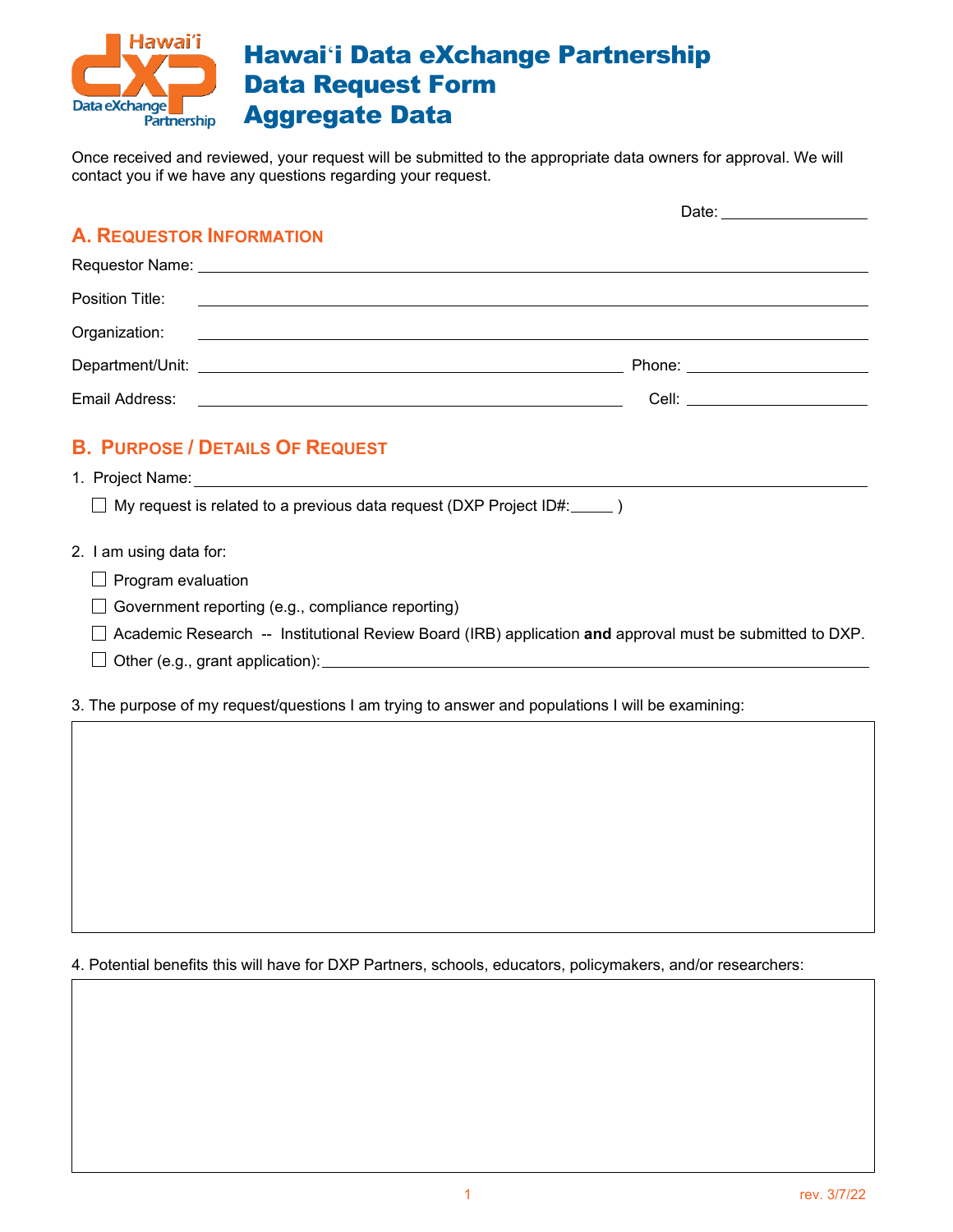

5. Data categories or elements (e.g., specific demographics and associated time periods such as date ranges, semesters, school years, graduating classes) I am requesting:

*A separate sheet or sample template may be attached to help us better understand how you would like the data.*

| <b>Sector/Agency</b>                                           | <b>Data Categories/Elements</b> | <b>Time Period(s)</b> |
|----------------------------------------------------------------|---------------------------------|-----------------------|
| $K-12$ :<br>Hawai'i State<br><b>Department of Education</b>    |                                 |                       |
| <b>Postsecondary:</b><br>University of Hawai'i*                |                                 |                       |
| <b>Workforce:</b><br>Unemployment<br><b>Insurance Division</b> |                                 |                       |

*\*Please specify campus(es) as needed.*

6. My project timeline:

Date data is needed by:

*A minimum of 20 working days are required to complete a request. Please note that non-standard requests may require additional lead time.* 

Expected completion date of my project:

 $\Box$  This is an annual, multi-year request that involves getting updated data over the course of the project (e.g, data updated yearly for an annual report, grant reporting, etc.).

A maximum of five years of updates will be allowed.

Requested schedule of updated data:

**I understand that it is my responsibility to contact DXP staff regarding the timing of updated data a minimum of three months before the data is required.**